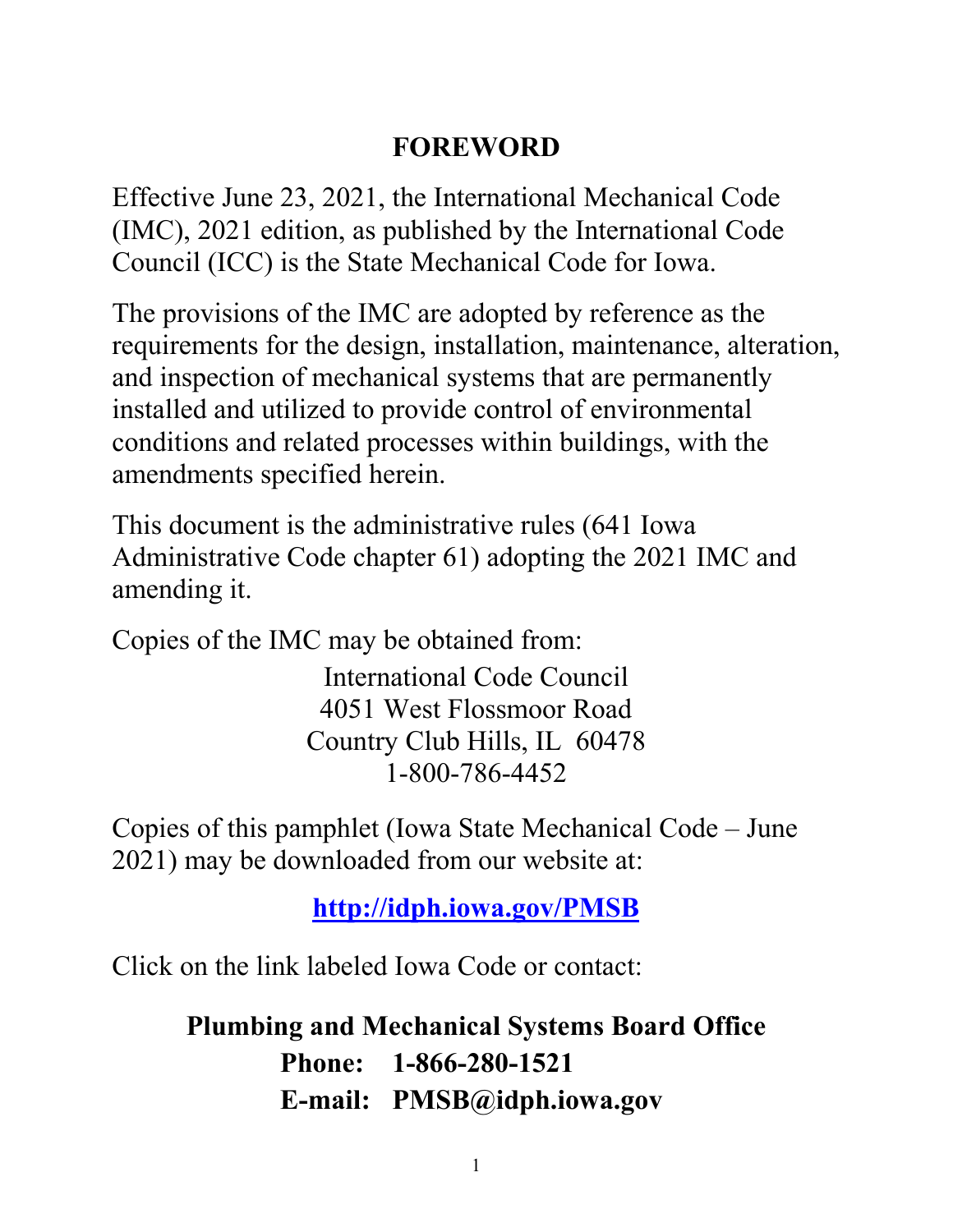# **IOWA STATE MECHANICAL CODE**

**641—61.1(105) Definitions.** The following definitions apply to this chapter:

*"Ambulatory health care facility"* means a facility or portion thereof used to provide services or treatment that provides, on an outpatient basis, treatment for one or more patients that renders the patients incapable of taking action for self-preservation under emergency conditions without the assistance of others; or provides, on an outpatient basis, anesthesia that renders the patient incapable of taking actionfor self-preservation under emergency conditions without the assistance of others.

*"Hospice"* means a facility licensed or seeking licensure pursuant to Iowa Code section [135J.2.](https://www.legis.iowa.gov/docs/ico/section/135J.2.pdf) *"Hospital"* means a facility licensed or seeking licensure pursuant to Iowa Code chapter [135B.](https://www.legis.iowa.gov/docs/ico/chapter/135B.pdf) *"Intermediate care facility for persons with an intellectual disability"* means a facility licensed or seeking licensure pursuant to Iowa Code section [135C.2\(3\)](https://www.legis.iowa.gov/docs/ico/section/135C.2.pdf)*"c."*

*"Life Safety Code"* means the 2012 edition of the Life Safety Code of the National Fire Protection Association, Batterymarch Park, Quincy, MA 02269, or the most recent version of the Life Safety Codeadopted by reference by the federal Centers for Medicare and Medicaid Services.

*"Nursing facility"* means a facility licensed or seeking licensure pursuant to Iowa Code section [135C.6,](https://www.legis.iowa.gov/docs/ico/section/135C.6.pdf) including a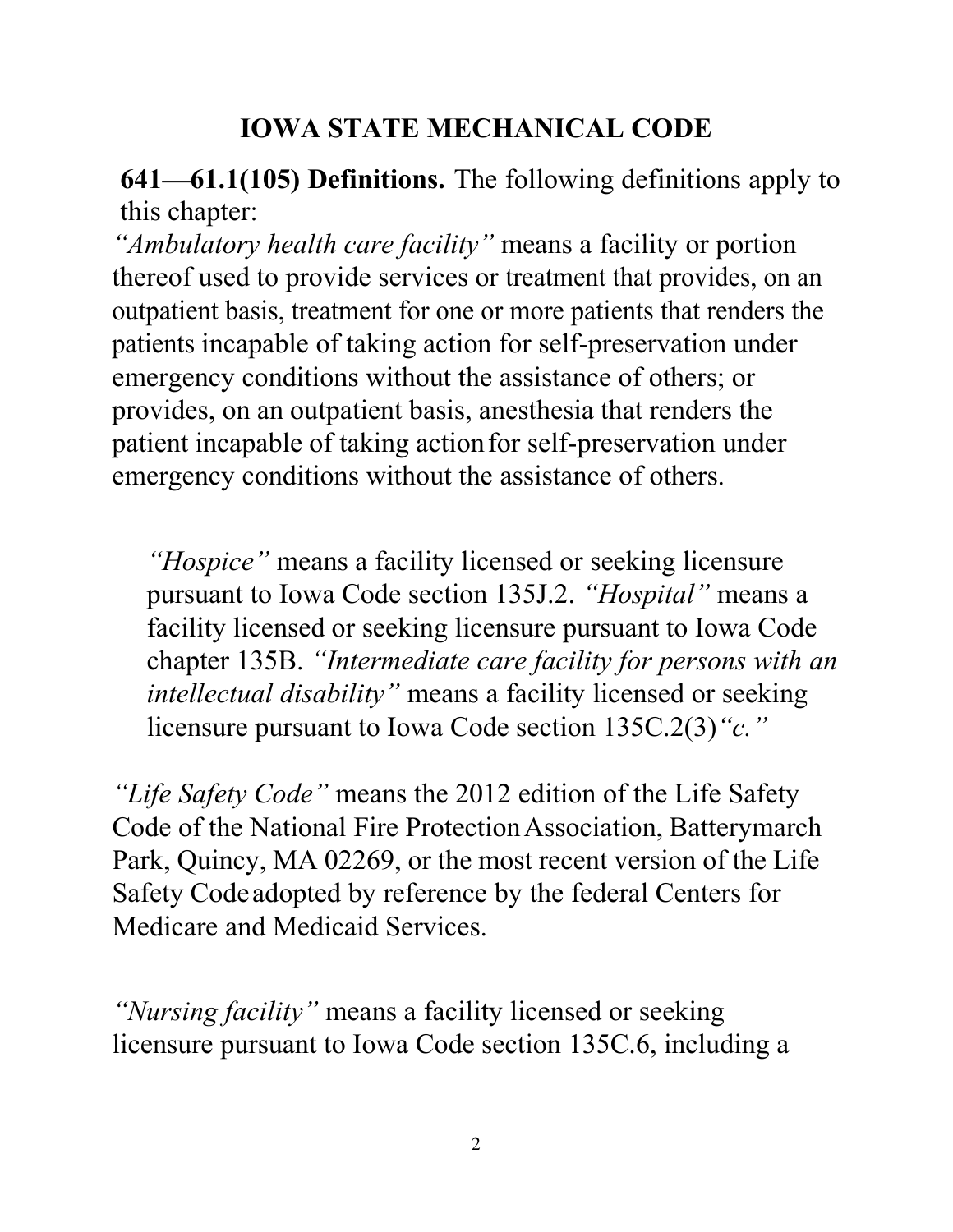nursing facility for intermediate care or a nursing facility for skilled care.

**641—61.2(105) Adoption by reference.** Sections 101 and 102 and Chapters 2 to 15 of the International Mechanical Code, 2021 edition, published by the International Code Council, 4051 West Flossmoor Road, Country Club Hills, IL 60478, are hereby adopted by reference as the requirements for the design, installation, maintenance, alteration, and inspection of mechanical systems that are permanently installed and utilized to provide control of environmental conditions and related processes within buildings and premises in Iowa.

**641—61.3(105) Amendments to International Mechanical Code.** The International Mechanical Code (IMC), as adopted by reference in rule 641—61.2(105), shall be amended as follows: **61.3(1)** Amend Section 101.2 by deleting the following: "Exception: Detached one- and two-family dwellings and townhomes not more than three stories above grade plane in height with a separate meansof egress and their accessory structures not more than three stories above grade plane in height shall comply with this code or the International Residential Code."

**61.3(2)** Amend Section 102 by adopting new Section 102.12 as follows: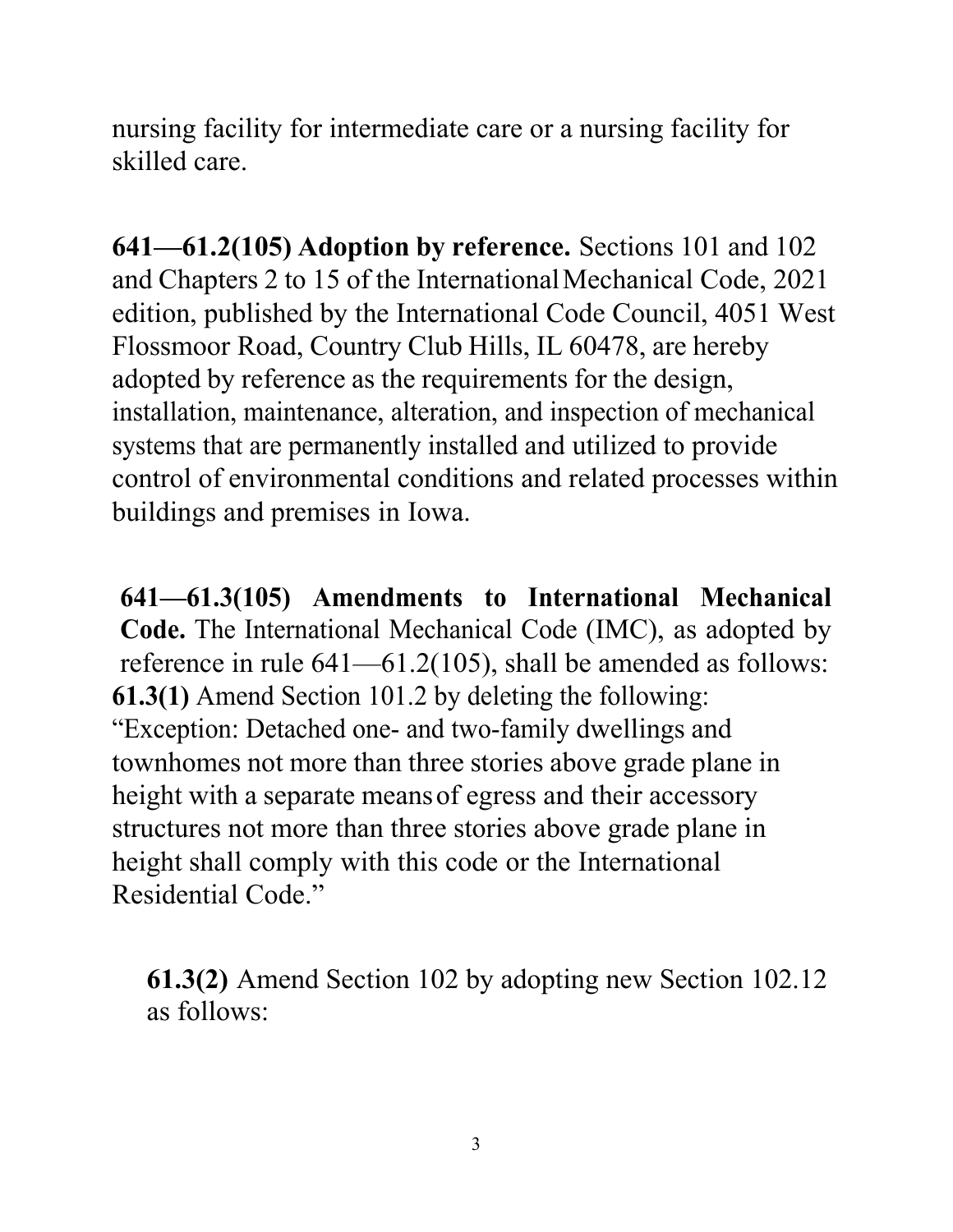# *102.12 Local authority*

(a) Local jurisdictions may administer the permit, inspection, testing, and enforcement provisions contained in the state mechanical code adopted and amended by this chapter. Permit, inspection, testing, and enforcement provisions contained in this code shall not be administered by the Plumbing and Mechanical Systems Board or the state unless otherwise provided by law.

(b) Local jurisdictions may not adopt mechanical codes other than the state mechanical code adopted and amended by this chapter. Local jurisdictions may adopt additional amendments to the state mechanical code if the additional amendments are stricter than the state mechanical code as set forth in this chapter. Local jurisdictions that adopt additional amendments must provide copies of any local amendments to the board.

**61.3(3)** Amend Section 304.11 by deleting the last sentence and inserting in lieu thereof the following new exception:

Exception: Guards are not required where permanent fall arrest/restraint anchorage connector devices that comply with ANSI/ASSE Z 359.1 are affixed for use during the entire lifetime of the roof covering. The devices shall be evaluated for possible replacement when the entire roof covering is replaced. The devices shall be placed not more than 10 feet (3048 mm) on center along hip and ridge lines and placed not less than 10 feet (3048 mm) from roof edges and the open sides of walking surfaces.

**61.3(4)** Amend Section 306.1 by deleting the last sentence and inserting in lieu thereof: "An unobstructed level working space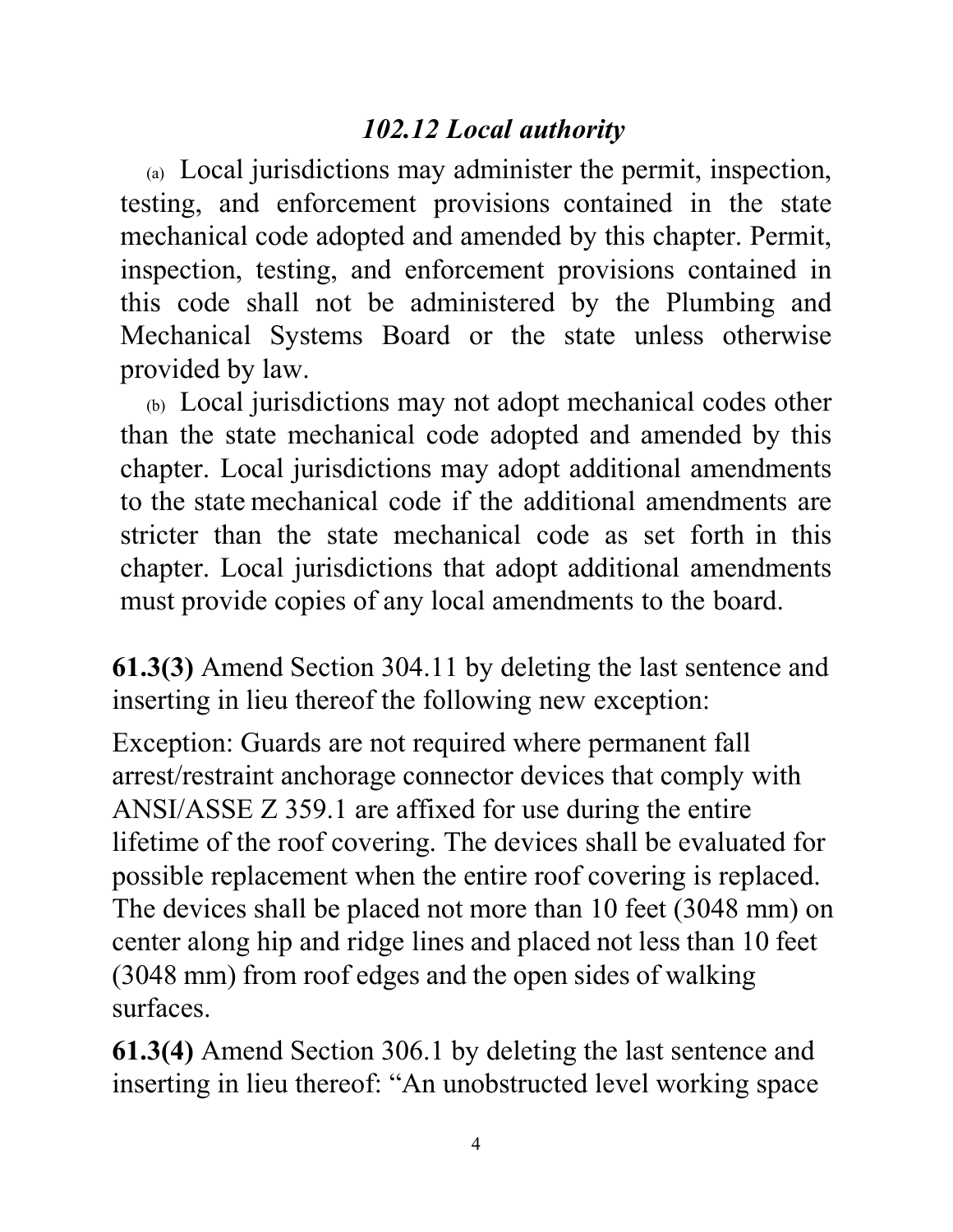at least 30 inches deep and 30 inches wide shall be provided on any side of equipment where service access is required. The authority having jurisdiction may approve service reductions prior to equipment installation, provided that the manufacturer's instructions are met."

**61.3(5)** Delete Section 306.2 and insert in lieu thereof the following new section:

**306.2 Appliances in rooms and closets.** Rooms and closets containing appliances shall be provided with a door and an unobstructed passageway measuring not less than 36 inches wide and 80 inches high.A level service space not less than 30 inches deep and 30 inches wide shall be present at the front service side of the appliance with the door open.

**61.3(6)** Amend Section 306.5 by:

*a.* Adding the following to the end of the section: "If the tenants of a multiple tenant building have, or are allowed to have, mechanical facilities on the roof or which penetrate the roof, then roof access ladders must be provided for use by all such tenants and their agents and contractors in a manner that does not require accessing space under the control of another tenant."

- *b.* Deleting the following: "Exception: This section shall not apply to Group R-3 occupancies."
- *c.* Adopting new Section 306.5.3 as follows:

**306.5.3 Visual screening of rooftop equipment.**  Equipment screening shall not be installed to the rooftop unit or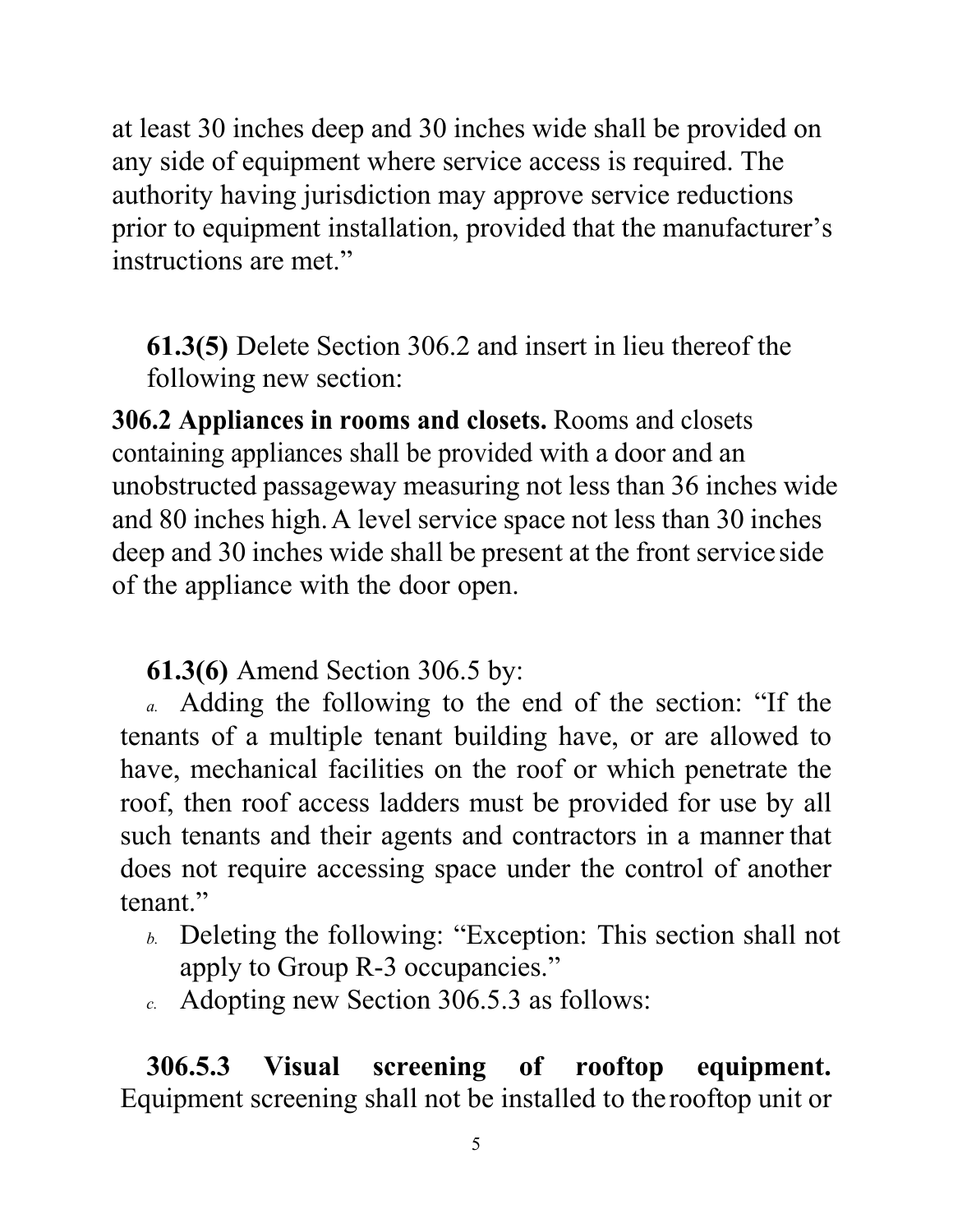the curb of the rooftop unit unless specified in the mechanical equipment manufacturer'sinstallation instructions.

**61.3(7)** Delete Section 401.1 and insert in lieu thereof the following new section:

**401.1 Scope.** This chapter shall govern the ventilation of spaces within a building intended to be occupied. These buildings shall meet either the requirements of ASHRAE Standard 62.1, "Ventilation for Acceptable Indoor Air Quality," 2019 edition, published by the American Society of Heating, Refrigeration, and Air-Conditioning Engineers, 1791 Tullie Circle N.E., Atlanta, GA 30329, or the requirements contained in this chapter. Mechanical exhaust systems, including exhaust systems serving clothes dryers and cooking appliances; hazardous exhaust systems; dust, stock, and refuse conveyor systems; subslab soil exhaust systems; smoke control systems; energy recovery ventilation systems; and other systems specified in Section 502 shall comply with Chapter 5.

**61.3(8)** Add the following footnote "i" related to the gym, stadium, arena (play area) category of the sports and amusement occupancy classification in Table 403.3.1.1, Minimum Ventilation Rates:

i. When combustion equipment is intended to be used on the playing surface, additional dilution ventilation and/or source control shall be provided.

**61.3(9)** Add the following footnote "j" to Table 403.3.1.1 anywhere the term "smoking lounges" appears: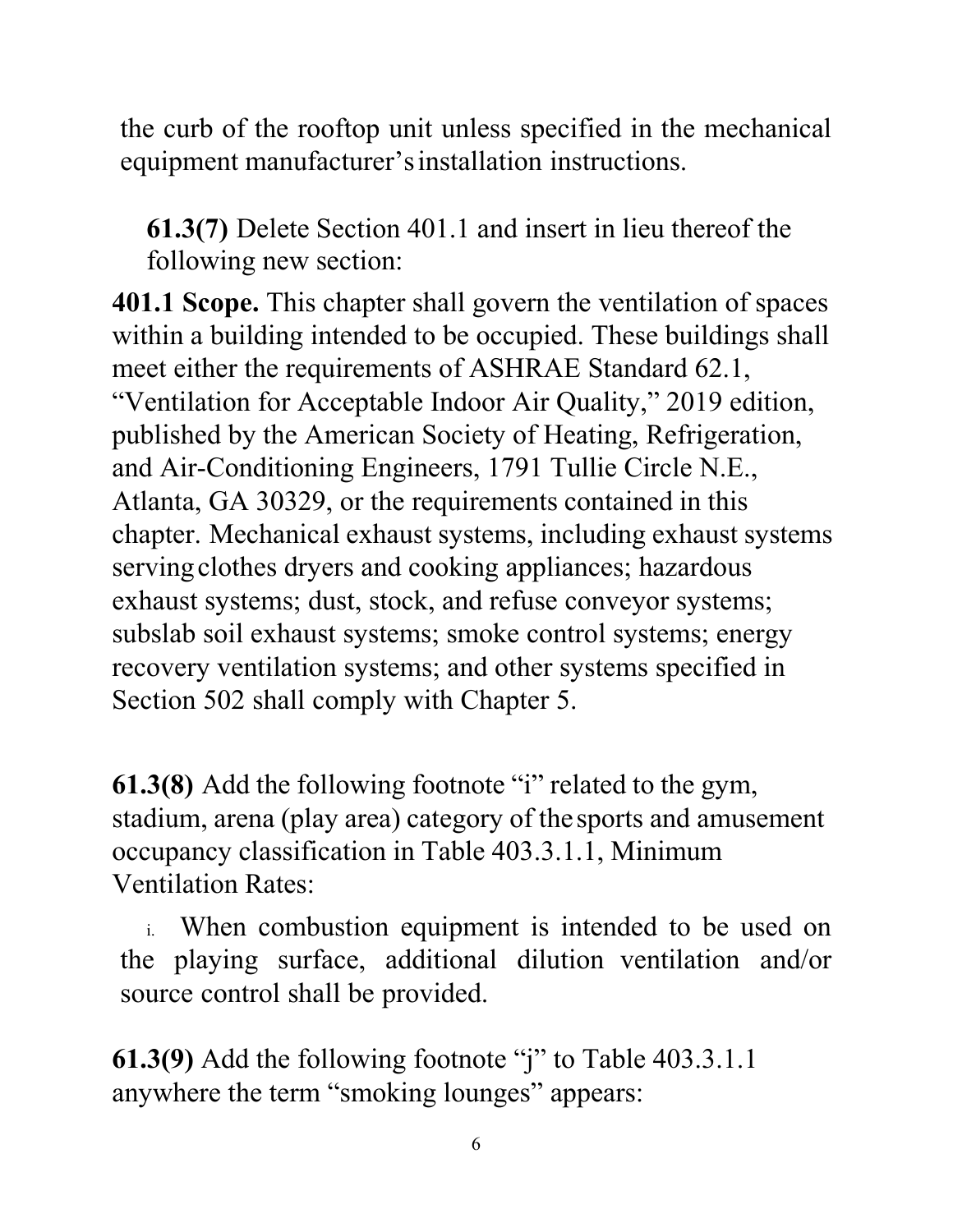j. For ventilation purposes, "smoking" includes both combustible tobacco products and accessories and electronic smoking devices and accessories.

**61.3(10)** Delete Section 504.8.2 and insert in lieu thereof the following new section:

**504.8.2 Duct installation.** Exhaust ducts shall be supported at 4-foot (1219 mm) intervals and secured in place. The insert end of the duct shall extend into the adjoining duct or fitting in the directionof airflow. Ducts shall not be joined by screws or similar fasteners that protrude into the inside of the duct.

**61.3(11)** Delete Subsection 506.3.13.3 and insert in lieu thereof the following new subsection:

**506.3.13.3 Termination location.** Exhaust outlets shall be located not less than 10 feet (3048 mm) horizontally from parts of the same or contiguous buildings, adjacent buildings and adjacent property lines and shall be located not less than 10 feet (3048 mm) above the adjoining grade level. Exhaust outlets shall be located not less than 20 feet horizontally/vertically from or not less than 5 feet above airintake openings and operable doors and windows into any building.

**61.3(12)** The first sentence of Section 507.3 shall be amended to read: "Type II hoods shall be installed above dishwashers capable of heating water beyond 140 degrees Fahrenheit and appliances that produce heat or moisture and do not produce grease or smoke as a result of the cooking process, except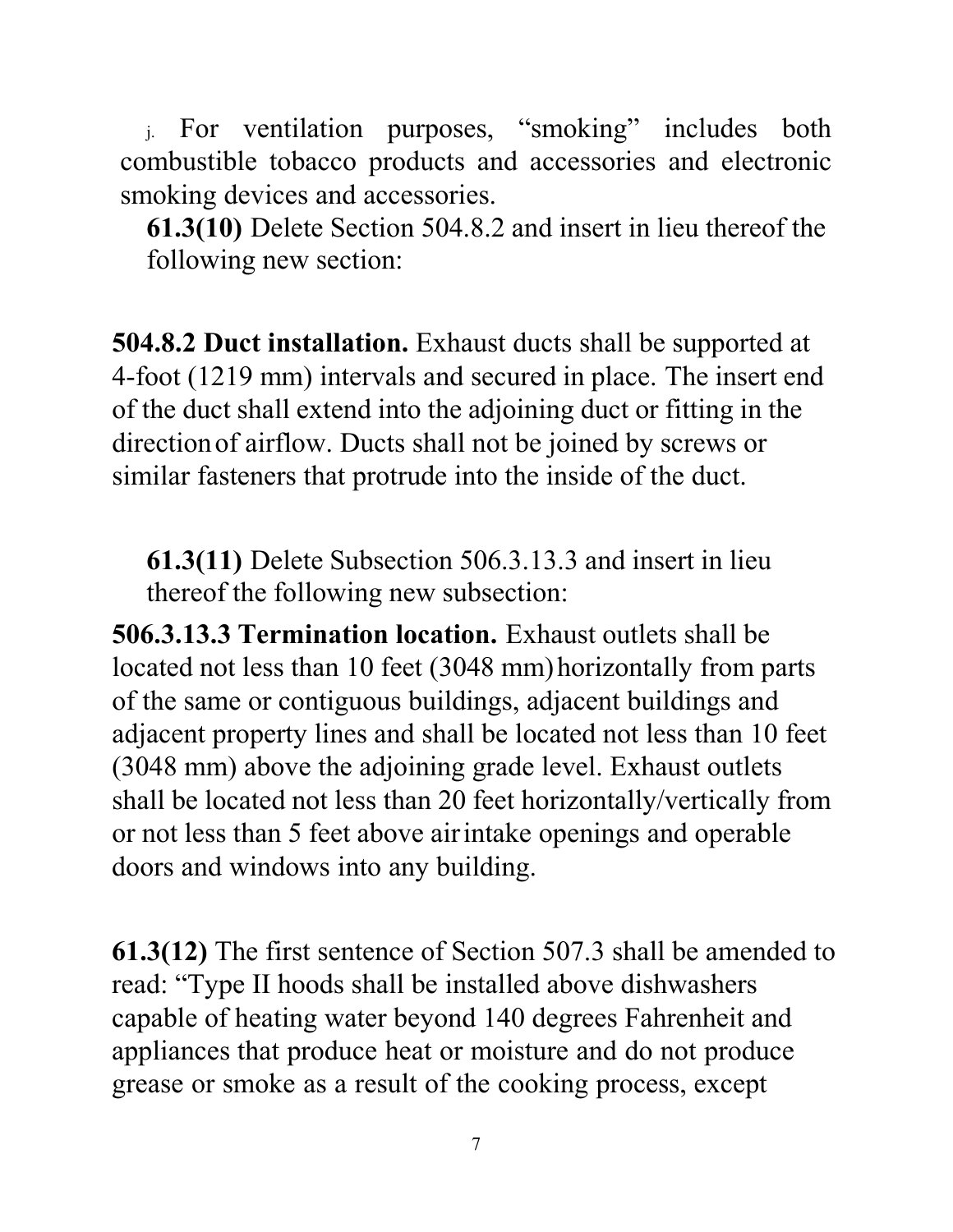where the heat and moisture loads from such appliances are incorporated into the HVAC systemdesign or into the design of a separate removal system."

**61.3(13)** Delete Section 508.1.1 and insert in lieu thereof the following new section:

**508.1.1 Makeup air temperature.** All kitchen makeup air systems shall be verified by a certified TAB (testing and balance) contractor to heat makeup air to within 10 degrees of room temperature set point. The TAB contractor shall be certified by NEBB, TABB, or other certifying organization as approved by the Authority Having Jurisdiction.

**61.3(14)** Amend Section 601.5 by adopting new paragraph "9" as follows:

9. Return air openings shall be located at least 18 inches from supply air openings. Air throw shall be directed away from return air openings to reduce short cycling of air. Exception: Factory-madeconcentric duct terminations.

**61.3(15)** Amend Section 601.5 by adopting new paragraph "10" as follows:

10. One return air opening per floor is required on a central duct return system per ACCA Manual D, Appendix 8. Return air transfer openings are required on all bedrooms when dedicated return air openings are not used.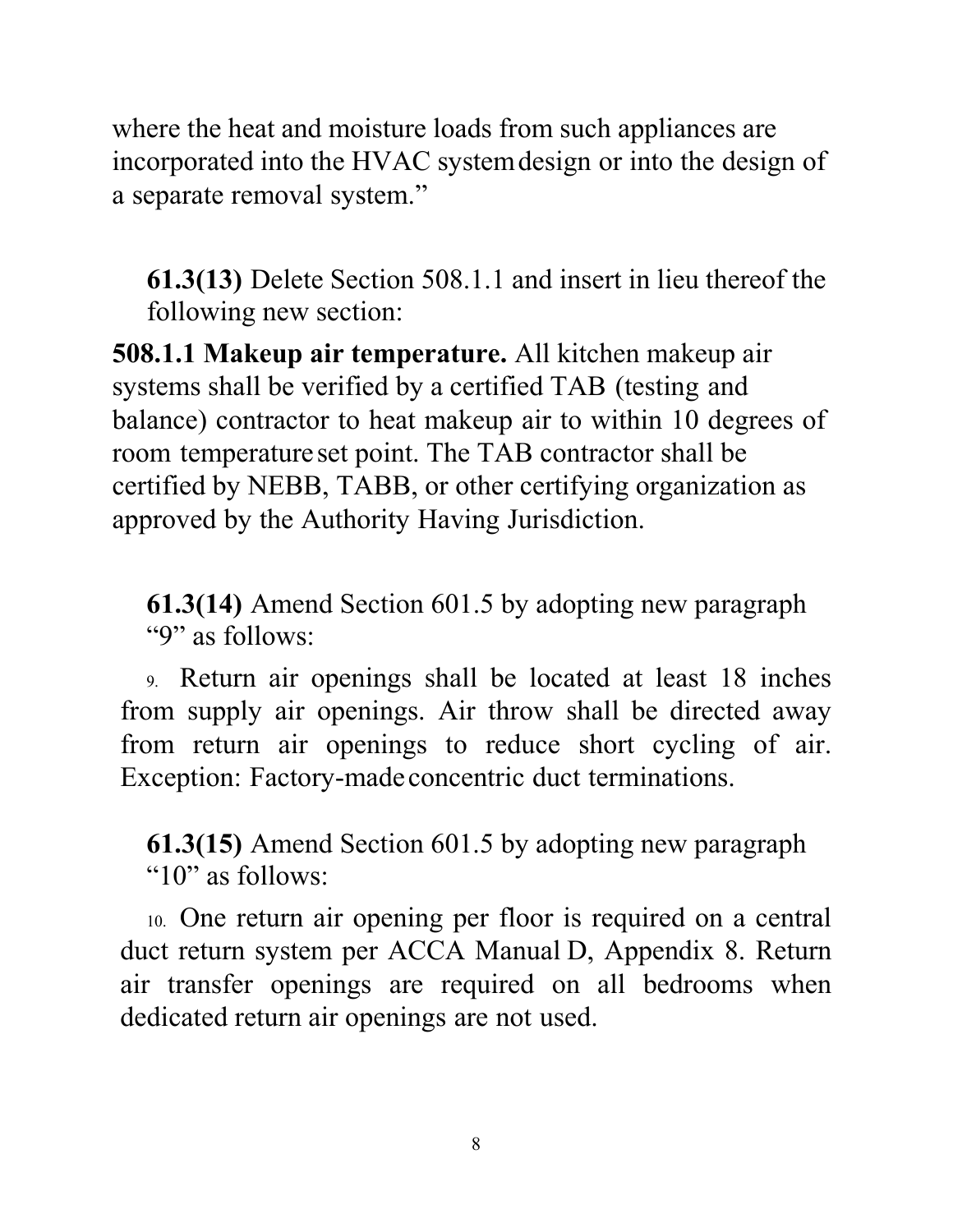**61.3(16)** Amend Section 603 by adopting new Section 603.1.1 as follows:

**603.1.1 Duct location.** Air plenums and ducts located in floor and wall cavities shall be separated from unconditioned space by construction with insulation to meet energy code requirements. These areas include but are not limited to exterior walls, cantilevered floors, and floors above garages.

**61.3(17)** Delete Section 604.3 and insert in lieu thereof the following new section:

**604.3 Coverings and linings.** Duct coverings and linings, including adhesives where used, shall have a flame spread index of not more than 25 and a smoke-development index of not more than 50, when tested in accordance with ASTM E84 or UL 723, using the specimen preparation and mounting procedures of ASTM E2231. Duct coverings and linings shall not flame, glow, smolder or smoke whentested in accordance with ASTM C411 at the temperature to which they are exposed in service. The testing temperature shall not fall below 250ºF (121ºC). Coverings and linings shall be listed and labeled.The use of an air gap to meet R-value requirements for duct insulation shall be prohibited.

**61.3(18)** Amend Subsection 607.6.2.1 by adopting new Subsections 607.6.2.1.3 and 607.6.2.1.4 asfollows:

**607.6.2.1.3** Access ceiling radiation dampers shall be provided with an approved means of access that is large enough to permit inspection and maintenance of the damper and its operating parts.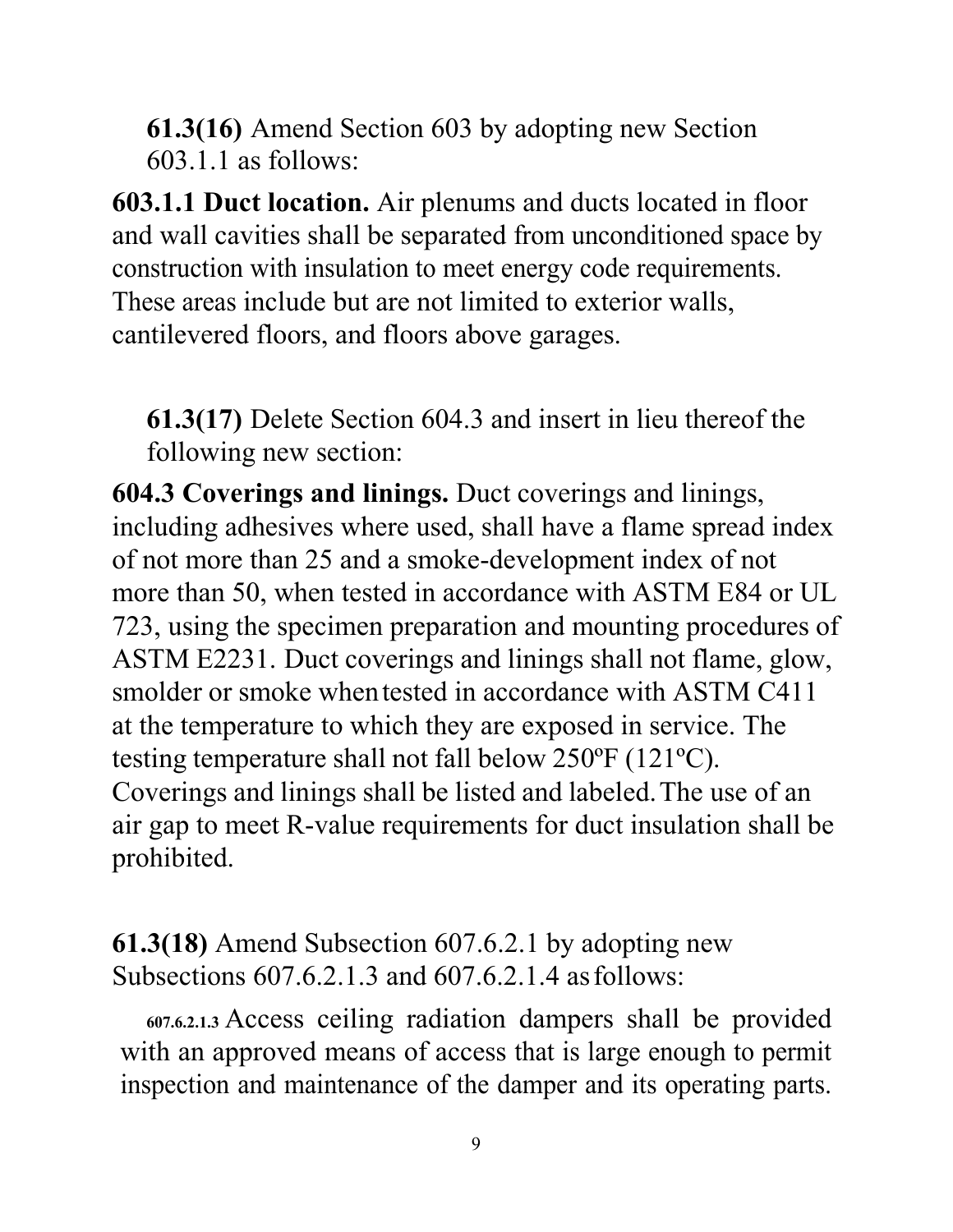Dampers equipped with fusible links, internal operators for both shall be provided with either an access door thatis not less than 12 inches (305mm) square, or a removable duct section.

**607.6.2.1.4** Identification ceiling radiation damper locations and access points shall be permanently identified on the exterior by a label or marking acceptable to the authority having jurisdiction.

**61.3(19)** Delete all references to the "International Plumbing Code" and insert in lieu thereof "state plumbing code."

## *641—61.4(105) Hospitals and health care facilities.*

**61.4(1)** A hospital that is required to meet the provisions of the state mechanical code shall be deemed to be in compliance with the fire safety requirements of the state mechanical code if the hospital is in compliance with the provisions of rule [661—](https://www.legis.iowa.gov/docs/iac/rule/661.205.5.pdf) [205.5\(](https://www.legis.iowa.gov/docs/iac/rule/661.205.5.pdf)100). In any other case in which an applicable requirement of the Life Safety Code is inconsistent with an applicable requirement of the state mechanical code, the hospital shall be deemed to be in compliance with the state mechanical code requirement if theLife Safety Code requirement is met.

**61.4(2)** A nursing facility or hospice that is required to meet the provisions of the state mechanical code shall be deemed to be in compliance with the fire safety requirements of the state mechanical code if the nursing facility or hospice is in compliance with the provisions of rule [661—205.10\(](https://www.legis.iowa.gov/docs/iac/rule/661.205.10.pdf)100). In any other case in which an applicable requirement of the Life Safety Code is inconsistent with an applicable requirement of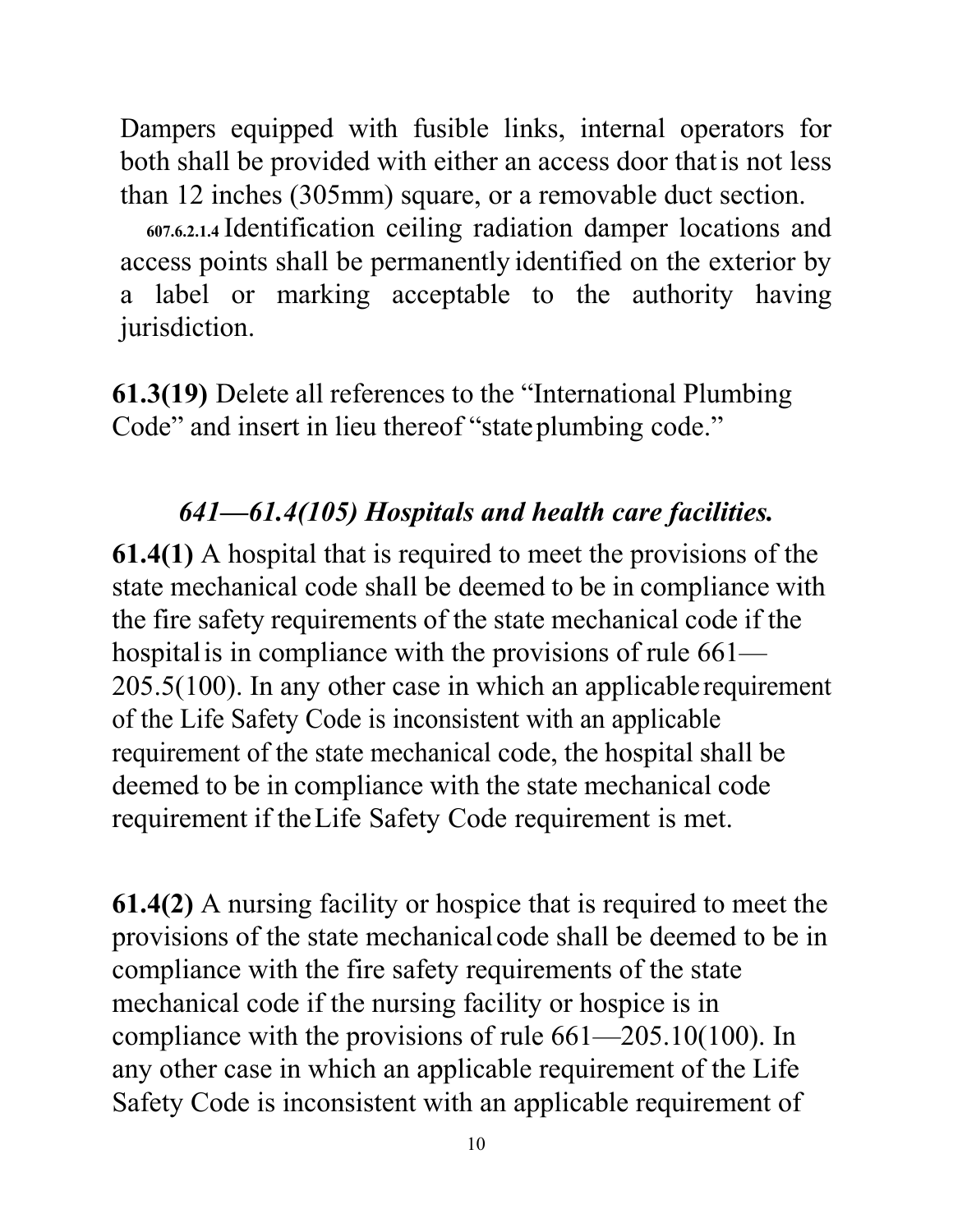the state mechanical code, the nursing facility or hospice shall be deemed to be in compliance with the state mechanical code requirement if the Life Safety Code requirement is met.

**61.4(3)** An intermediate care facility for persons with an intellectual disability or intermediate care facility for persons with mental illness that is required to meet the provisions of the state mechanical code shall be deemed to be in compliance with the fire safety requirements of the state mechanical code if the intermediate care facility is in compliance with the provisions of rule  $661 - 205.15(100)$ . In any other case in which an applicable requirement of the Life Safety Code is inconsistent with an applicable requirement of the state mechanical code, the intermediate care facility shall be deemed to be in compliance with the state mechanical code requirement if the Life Safety Code requirement is met.

**61.4(4)** An ambulatory health care facility that is required to meet the provisions of the state mechanical code shall be deemed to be in compliance with the fire safety requirements of the state mechanical code if the ambulatory health care facility is in compliance with the provisions of rule [661—205.20\(](https://www.legis.iowa.gov/docs/iac/rule/661.205.20.pdf)100). In any other case in which an applicable requirement of the Life Safety Code is inconsistent with an applicable requirement of the state mechanical code, the ambulatory health care facility shall be deemed to be in compliance with the state mechanical code requirement if the Life Safety Code requirement is met.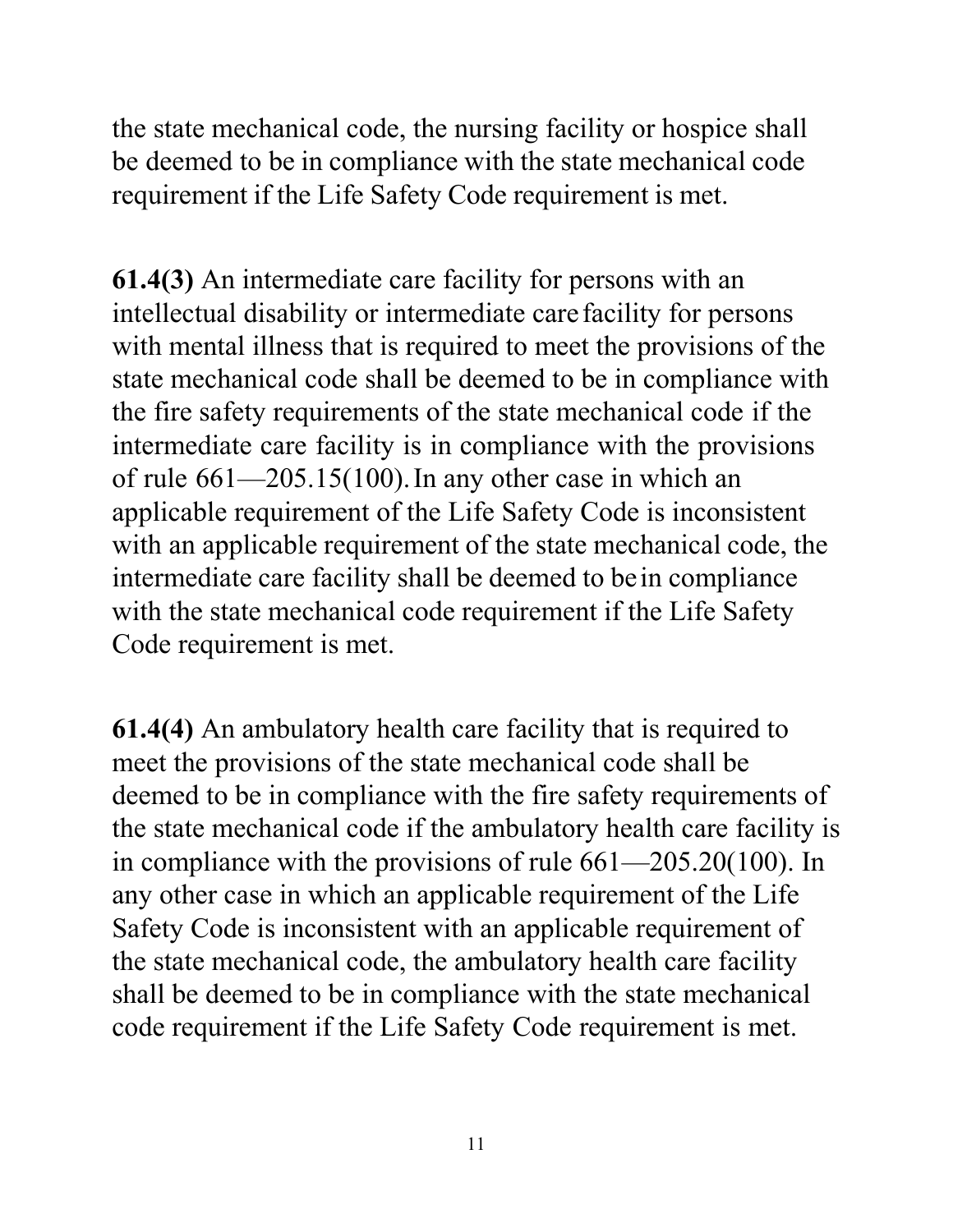**61.4(5)** A religious nonmedical health care institution that is required to meet the provisions of the state mechanical code shall be deemed to be in compliance with the provisions of the state mechanical code if the institution is in compliance with the provisions of rule [661—205.25\(](https://www.legis.iowa.gov/docs/iac/rule/661.205.25.pdf)100). In any other case in which an applicable requirement of the Life Safety Code is inconsistent with an applicable requirementof the state mechanical code, the religious nonmedical health care institution shall be deemed to be in compliance with the state mechanical code requirement if the Life Safety Code requirement is met.

**641—61.5(105) Enforcement.** Any state or local jurisdiction retaining authority to perform inspectionsof mechanical installations in the state of Iowa shall retain initial interpretive authority over the state mechanical code and may implement an appeals process with respect to such interpretation. Ultimate appeal of any initial interpretation may be made to the plumbing and mechanical systems board by the filing of a petition for declaratory order pursuant to rule [641—57.1\(](https://www.legis.iowa.gov/docs/iac/rule/641.57.1.pdf)17A) or the filing of a petition for waiver pursuant to [641—Chapter](https://www.legis.iowa.gov/docs/iac/chapter/641.31.pdf) 31.

These rules are intended to implement Iowa Code section [105.4.](https://www.legis.iowa.gov/docs/ico/section/105.4.pdf)

[Filed ARC [5627C](https://www.legis.iowa.gov/docs/aco/arc/5627C.pdf) [\(Notice](https://www.legis.iowa.gov/docs/aco/arc/5476C.pdf) ARC 5476C, IAB 2/24/21), IAB 5/19/21, effective 6/23/21]